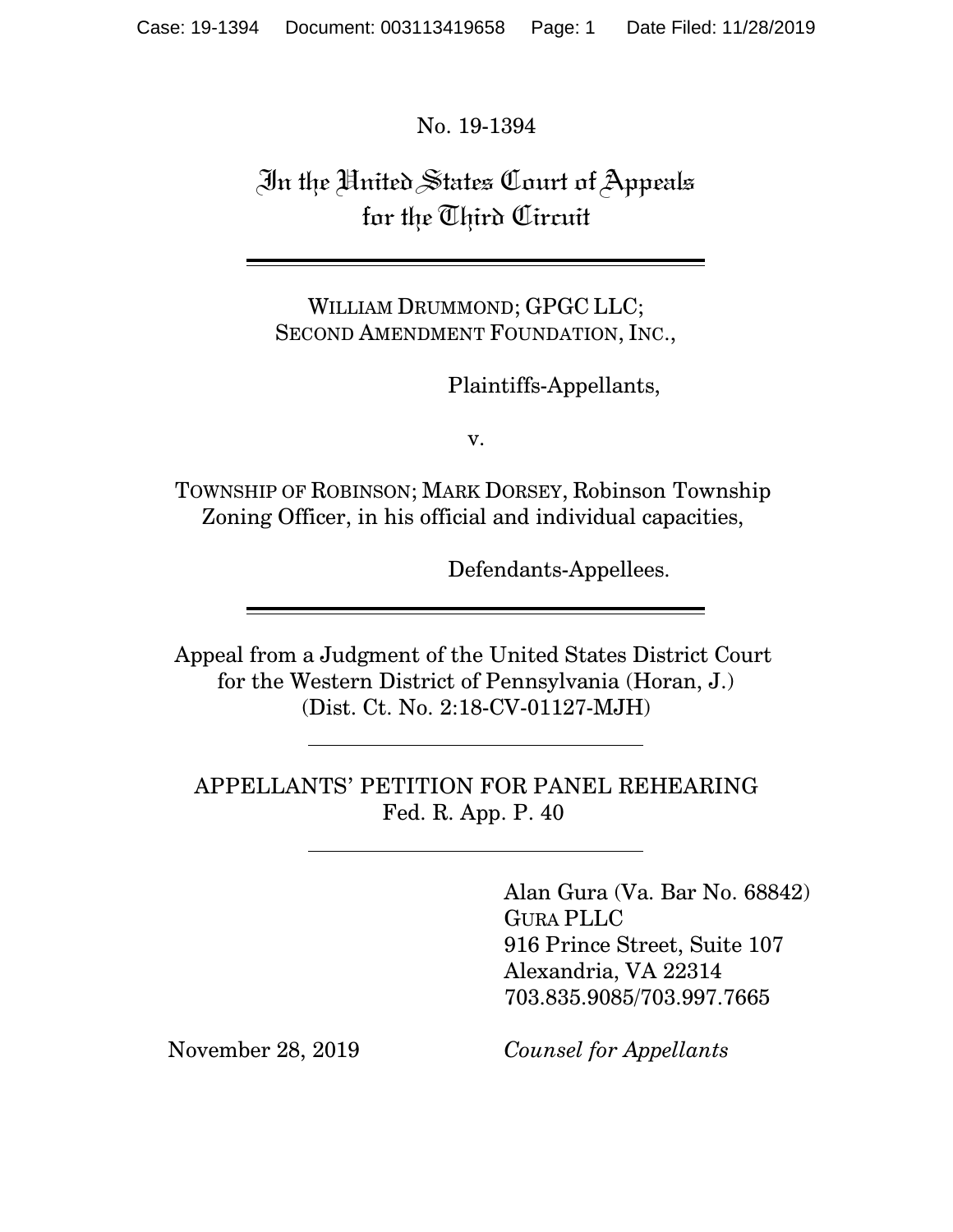CORPORATE DISCLOSURE STATEMENT

Pursuant to Rule 26.1 and Third Circuit LAR 26.1, Appellants GPGC, LLC and Second Amendment Foundation, Inc., make the following disclosure:

I. For non-governmental corporate parties please list all parent corporations:

None.

II. For non-governmental corporate parties please list all publicly held companies that hold 10% or more of the party's stock:

None.

III. If there is a publicly held corporation which is not a party to the proceeding before this Court but which has as a financial interest in the outcome of the proceeding, please identify all such parties and specify the nature of the financial interest or interests:

None.

IV. In all bankruptcy appeals counsel for the debtor or trustee of the bankruptcy estate must list: 1) the debtor, if not identified in the case caption; 2) the members of the creditors' committee or the top 20 unsecured creditors; and, 3) any entity not named in the caption which is an active participant in the bankruptcy proceeding. If the debtor or trustee is not participating in the appeal, this information must be provided by appellant.

Not Applicable

Signature of Counsel

/s/ Alan Gura Dated: November 28, 2019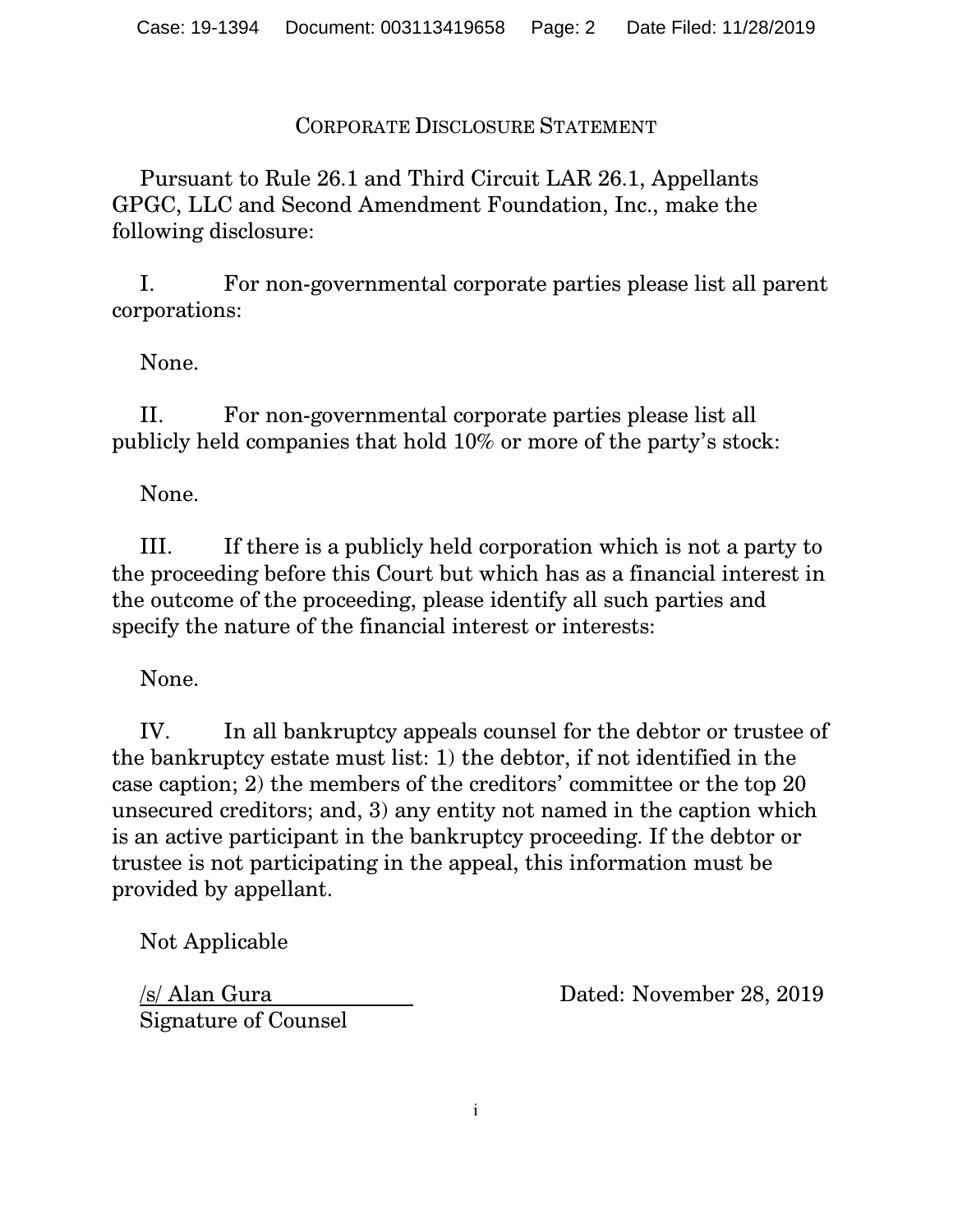# TABLE OF CONTENTS

| I. Given the Panel's Finding That Plaintiffs May Have<br>Second Amendment Claims, the Substantive Due Process<br>Claim—Based on Interference with a Fundamental Right— |
|------------------------------------------------------------------------------------------------------------------------------------------------------------------------|
| II. As the District Court Did Not Reach <i>Marzzarella</i> 's<br>Second Step, the Question of Which Heightened Scrutiny                                                |
|                                                                                                                                                                        |
| Required Certifications                                                                                                                                                |
| Certificate of Service                                                                                                                                                 |

Exhibit – Panel Opinion and Judgment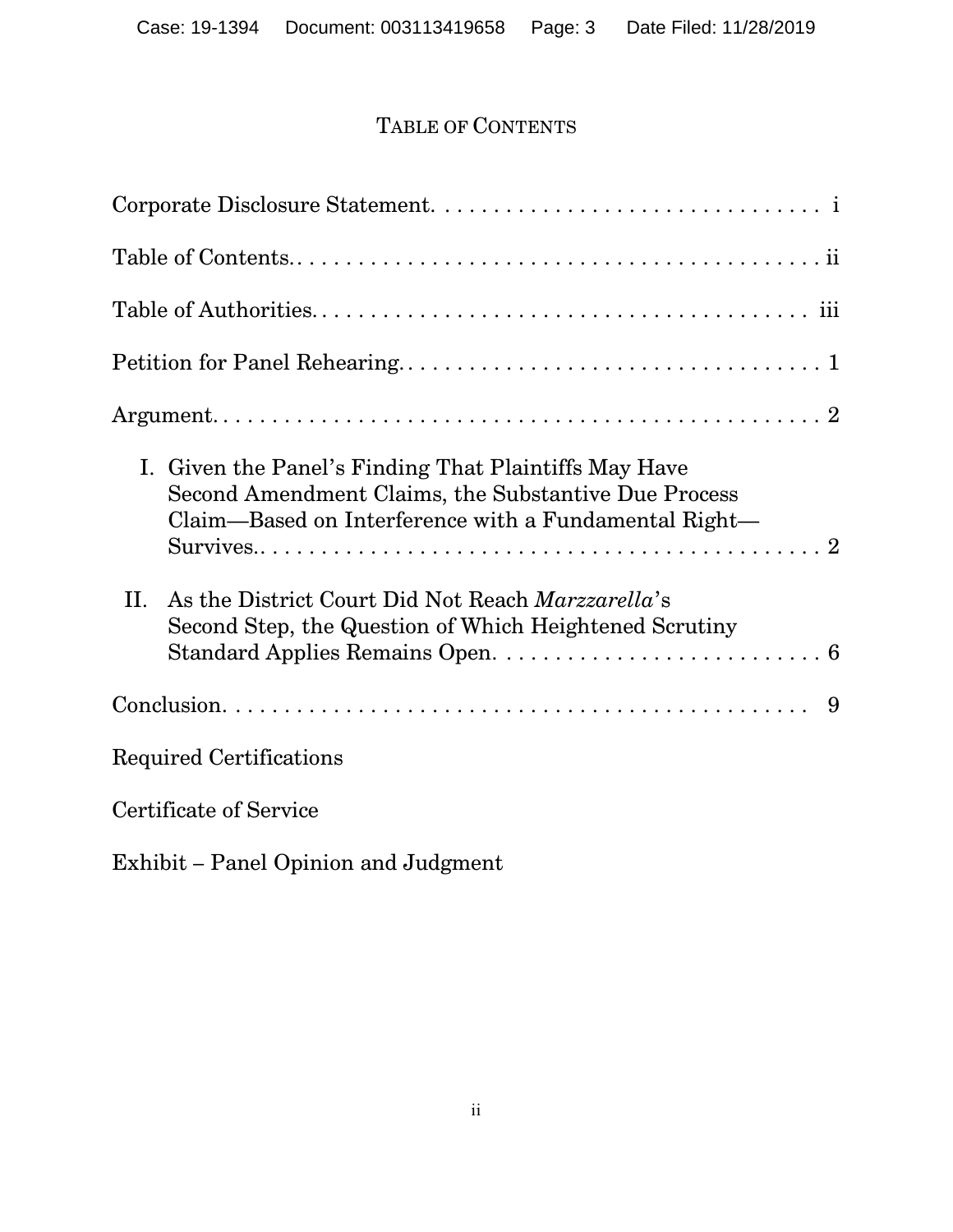## TABLE OF AUTHORITIES

## Cases

| Associates in Obstetrics & Gynecology v. Upper Merion Twp.,  |
|--------------------------------------------------------------|
| Ass'n of N.J. Rifle & Pistol Clubs v. Att'y Gen. N.J.,       |
| Dotzel v. Ashbridge,                                         |
| Drake v. Filko,                                              |
| Eichenlaub v. Twp. of Indiana,                               |
| Ezell v. City of Chicago,                                    |
| Maple Props., Inc. v. Twp. of Upper Providence,              |
| Perano v. Twp. of Tilden,                                    |
| Tucker Indus. Liquid Coatings, Inc. v. Borough of E. Berlin, |
| United States v. Marzzarella,                                |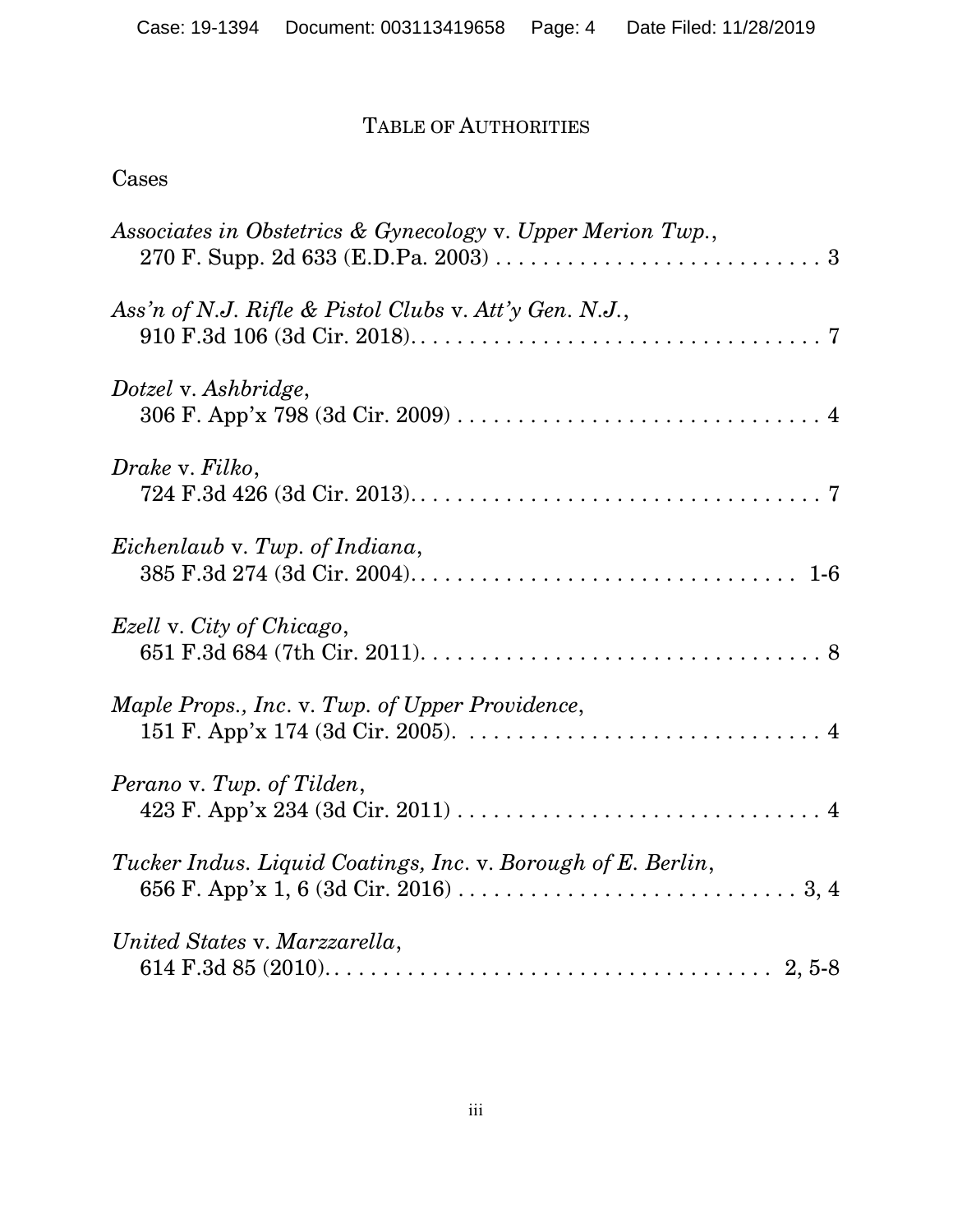# Rules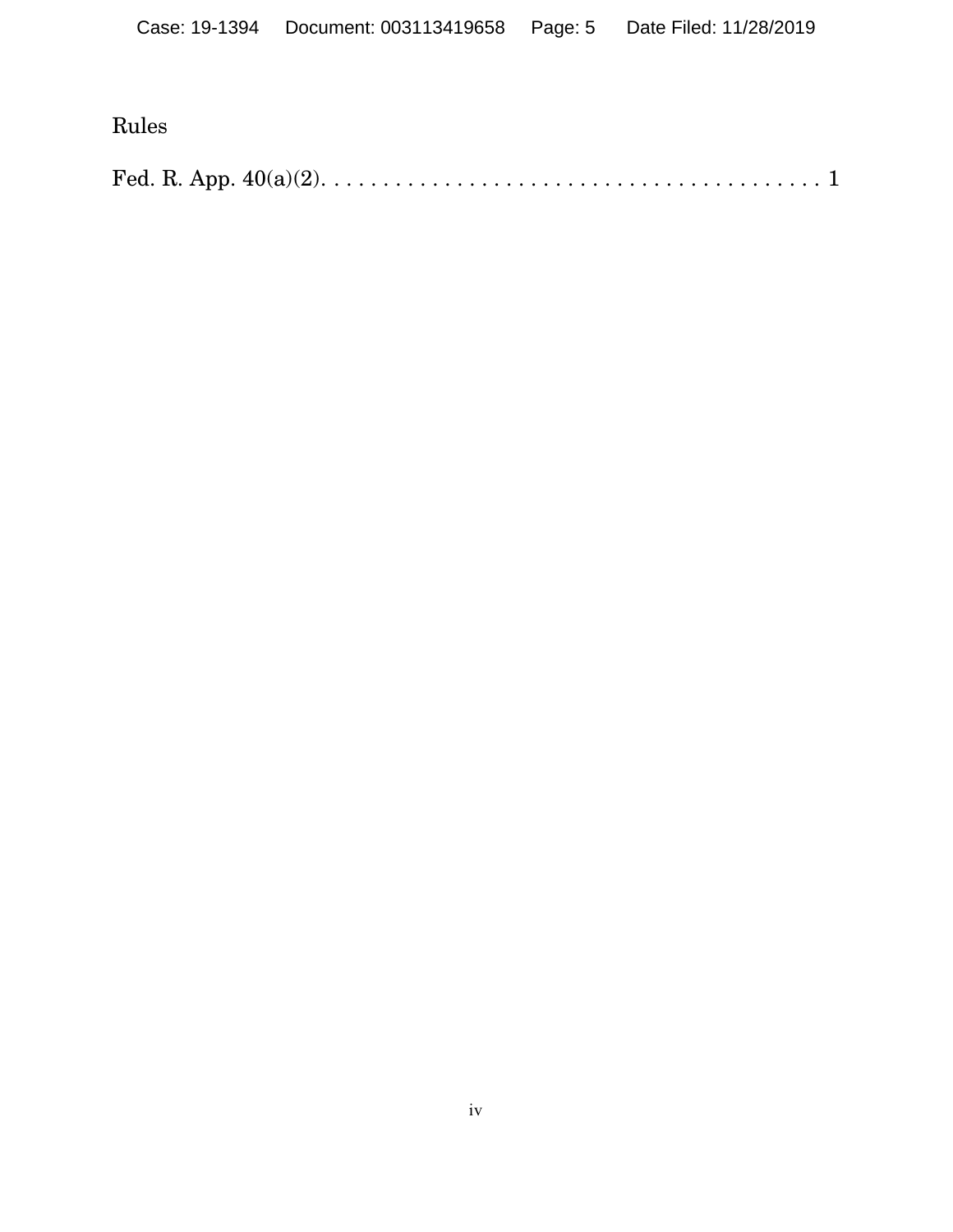## PETITION FOR PANEL REHEARING

Appellants William Drummond, GPGC LLC, and Second Amendment Foundation, Inc. ("Plaintiffs") respectfully petition the panel to rehear their appeal with respect to two points that the Court has "overlooked or misapprehended," Fed. R. App. 40(a)(2):

1. The panel opinion misread *Eichenlaub* v. *Twp. of Indiana*, 385 F.3d 274, 285 (3d Cir. 2004), in dismissing Plaintiffs' substantive due process claim on grounds that delay and misdirection do not "shock the conscience." *Eichenlaub* expressly provides that conduct intended to interfere with the exercise of constitutional rights on a plaintiff's property "shocks the conscience" for purposes of substantive due process claims. The District Court only dismissed Plaintiffs' substantive due process claim because it determined that their conduct is not protected by the Second Amendment. However, the panel opinion correctly reversed that determination. Under *Eichenlaub*, the substantive due process claim is necessarily revived as well.

1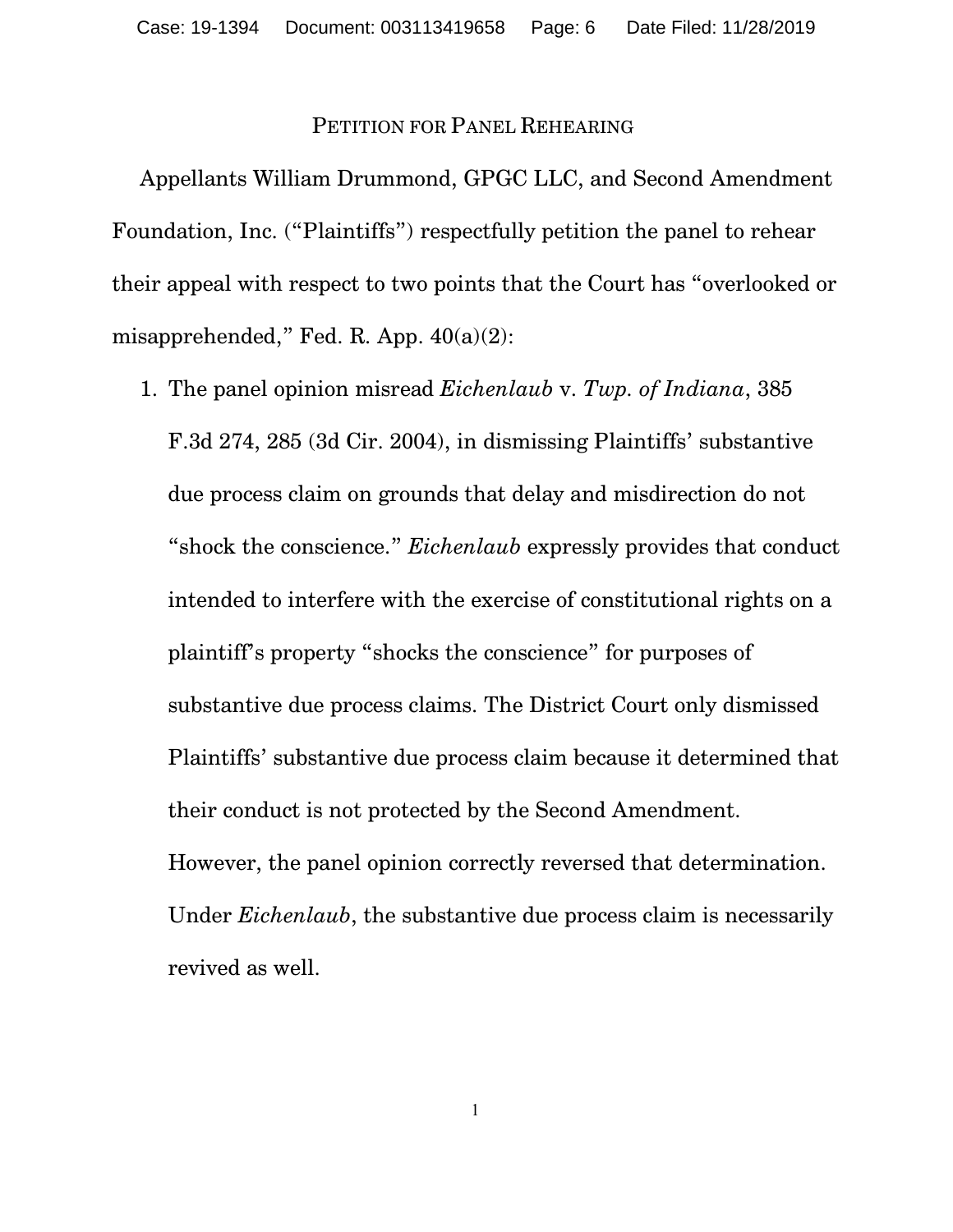2. The panel opinion contains an ambiguity suggesting it might have decided a question not reached by the District Court and not presented on appeal: which standard of scrutiny would govern Plaintiffs' claims under *Marzzarella*'s second step.<sup>1</sup> Plaintiffs ask the Court to clarify that the scrutiny question remains open. Plaintiffs do not seek rehearing en banc.

## ARGUMENT

I. GIVEN THE PANEL'S FINDING THAT PLAINTIFFS MAY HAVE SECOND AMENDMENT CLAIMS, THE SUBSTANTIVE DUE PROCESS CLAIM—BASED ON INTERFERENCE WITH A FUNDAMENTAL RIGHT—SURVIVES.

The panel opinion dismissed Plaintiffs' substantive due process claim "because the zoning officer's conduct is not conscious-shocking." Op. at 4. Relying on *Eichenlaub*, *supra*, 385 F.3d 274, the opinion offered that "[s]talling, delay, and failure to notify about meetings do not rise to the level of the 'most egregious' official conduct, which is required in order to shock the conscience." *Id.* This misreads *Eichenlaub*, as well as Plaintiffs' claim. And the result is inconsistent with the panel opinion's reinstatement of Plaintiffs' facial Second Amendment challenges.

<sup>1</sup>*United States* v. *Marzzarella*, 614 F.3d 85 (2010).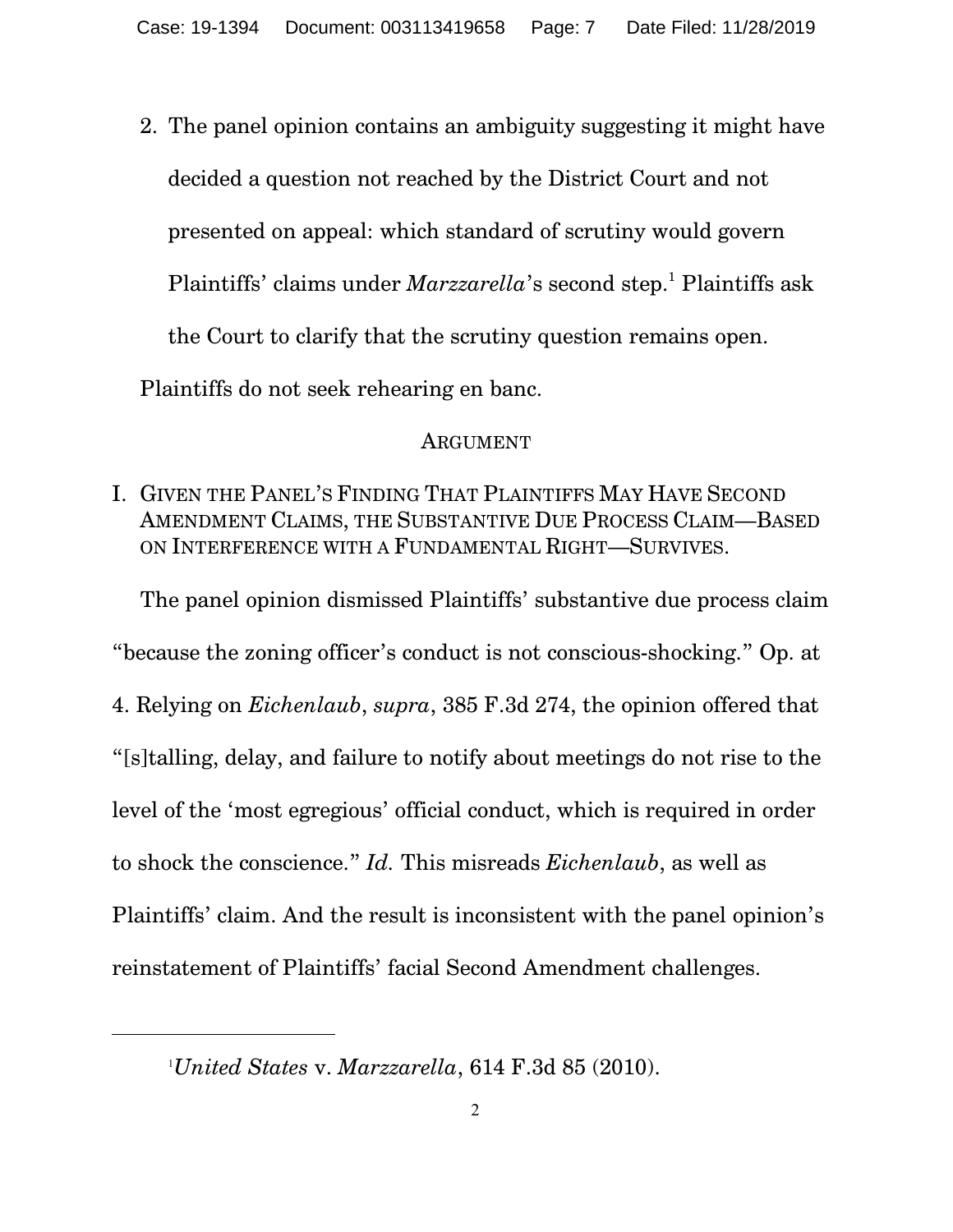In *Eichenlaub*, this Court supplied two examples of what constitutes the "most egregious," conscience-shocking conduct. The first example, not relevant here, involved allegations of fraud and self-dealing that may amount to a taking. *See Eichenlaub*, 385 F.3d at 285 (citation omitted).

The second example is the one Plaintiffs rely upon: cases "involv[ing] allegations of hostility to constitutionally-protected activity on the premises," *Eichenlaub*, 385 F.3d at 285, where officials are "accused of seeking to hamper development in order to interfere with otherwise constitutionally protected activity at the project site," *id.* at 286. Such cases "implicate[] more than just disagreement about conventional zoning or planning rules." *Id.* at 285 (citing *Associates in Obstetrics & Gynecology* v. *Upper Merion Twp.*, 270 F. Supp. 2d 633 (E.D.Pa. 2003) (official conduct motivated by hostility to abortion rights shocks the conscience)).

"*Eichenlaub* stands for the proposition that uses that implicate a *separately protected* constitutional right are analyzed differently than uses that do not implicate a separately protected constitutional right." *Tucker Indus. Liquid Coatings, Inc*. v. *Borough of E. Berlin*, 656 F.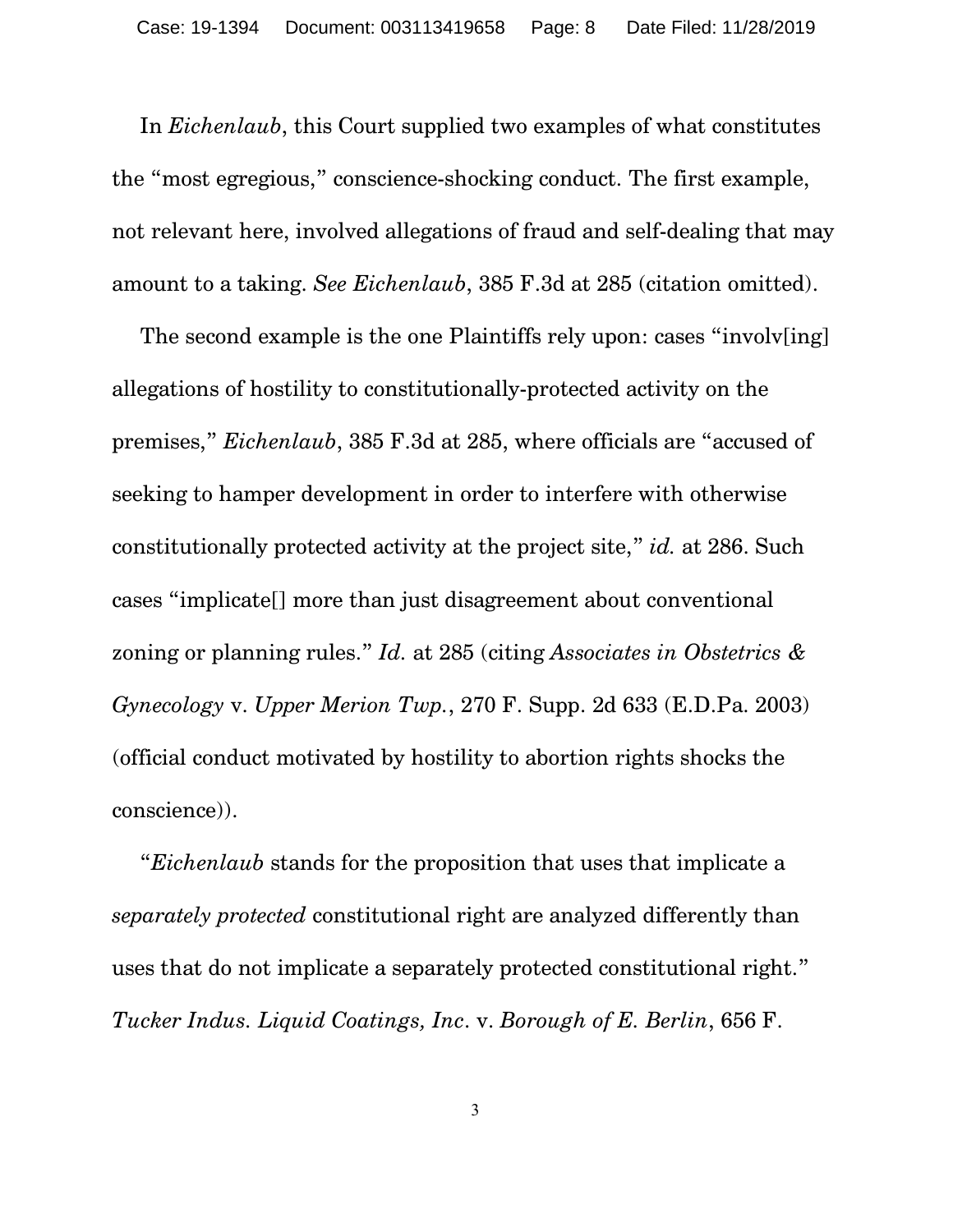App'x 1, 6 (3d Cir. 2016) (citation omitted). "Indeed . . . *Eichenlaub* makes the importance of the presence or absence of such a separate constitutional right absolutely clear." *Id.* As this Court explained,

To "shock the conscience," the alleged misconduct must involve "more than just disagreement about conventional zoning or planning rules" and rise to the level of self-dealing, an unconstitutional "taking," *or interference with otherwise constitutionally protected activity on the property*.

*Dotzel* v. *Ashbridge*, 306 F. App'x 798, 801 (3d Cir. 2009) (citing *Eichenlaub*, 385 F.3d at 285-86) (emphasis added); *see also Perano* v. *Twp. of Tilden*, 423 F. App'x 234, 238 (3d Cir. 2011) (delays not shocking when "not coupled with interference with a constitutionally protected activity or ethnic bias"); *Maple Props., Inc*. v. *Twp. of Upper Providence*, 151 F. App'x 174, 179 (3d Cir. 2005) ("corruption, self-dealing, or a concomitant infringement on other fundamental individual liberties").

Plaintiffs do not raise a substantive due process challenge merely because Defendants stalled, delayed and failed to inform. Plaintiffs primarily argue that Defendants "acted 'in order to interfere with otherwise constitutionally protected activity,'—the operation of a gun club protected by the Second Amendment." Appellants' Br. 48 (quoting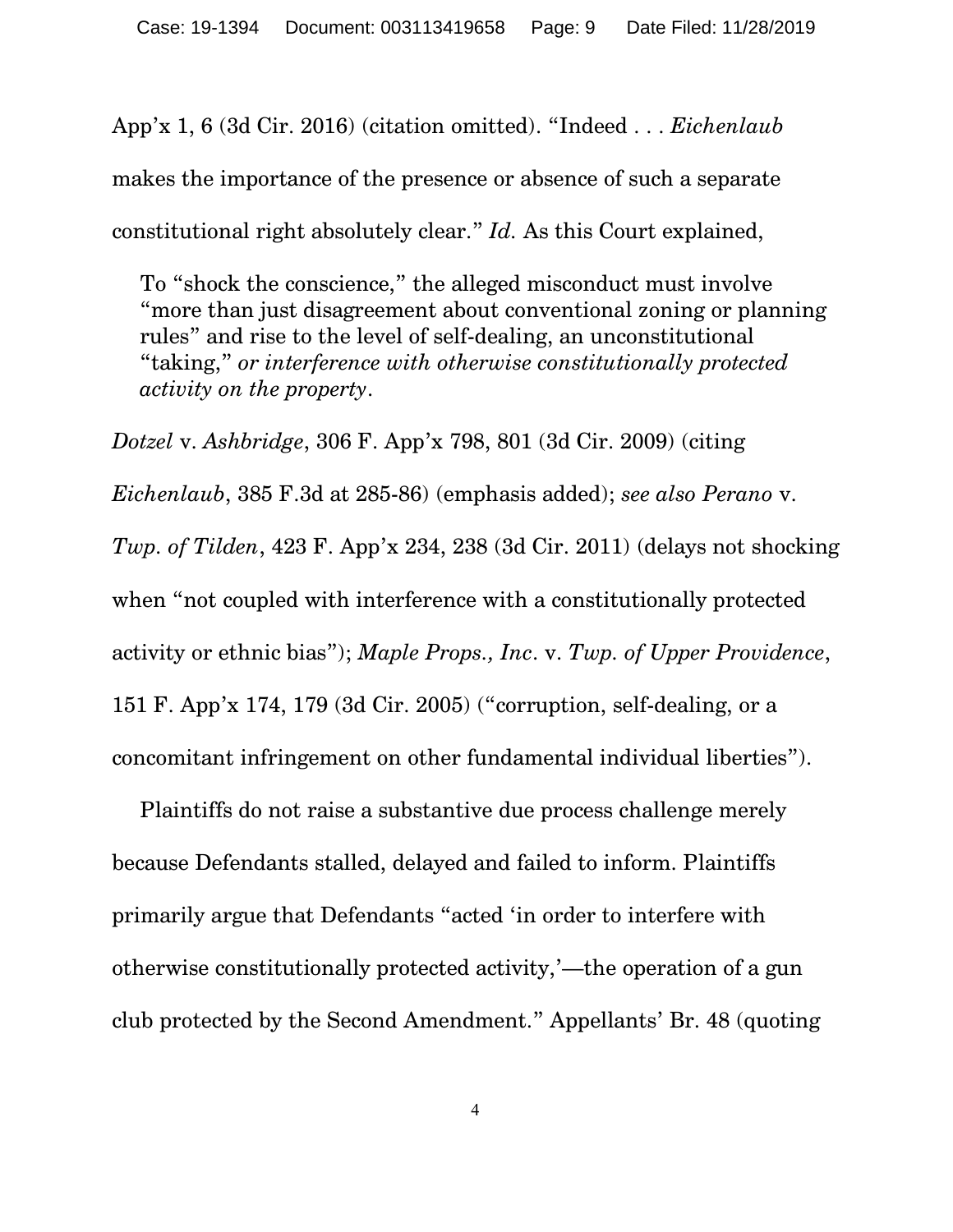*Eichenlaub*, 385 F.3d at 286); *see* Verified Complaint, JA63, ¶75 (alleging Defendants acted "with the purpose and effect of frustrating the exercise of fundamental Second Amendment rights."). Plaintiffs' substantive due process claim thus rises or falls with their claim to Second Amendmentprotected conduct.

The District Court correctly read *Eichenlaub* and its progeny. It dismissed the substantive due process claim not because Plaintiffs merely allege stalling and misdirection, but because it erred in dismissing the Second Amendment claims at *Marzzarella*'s Step One:

Having already determined that Plaintiffs failed to allege a violation of their Second Amendment rights, the issue here is whether Defendants' conduct—particularly the conduct of Defendant Dorsey—constitutes "the most egregious official conduct," not whether Defendants' conduct interfered with constitutionally protected activity.

## JA36.

The panel opinion correctly reversed the District Court's Step One conclusion. It at least strongly suggested, if it did not hold, that Plaintiffs' facial Second Amendment challenges pass *Marzzarella*'s first step. Op. at 3 n.8 (describing as "illustrative" circuit opinions that found the Second Amendment to reach arms commerce and training); *see also*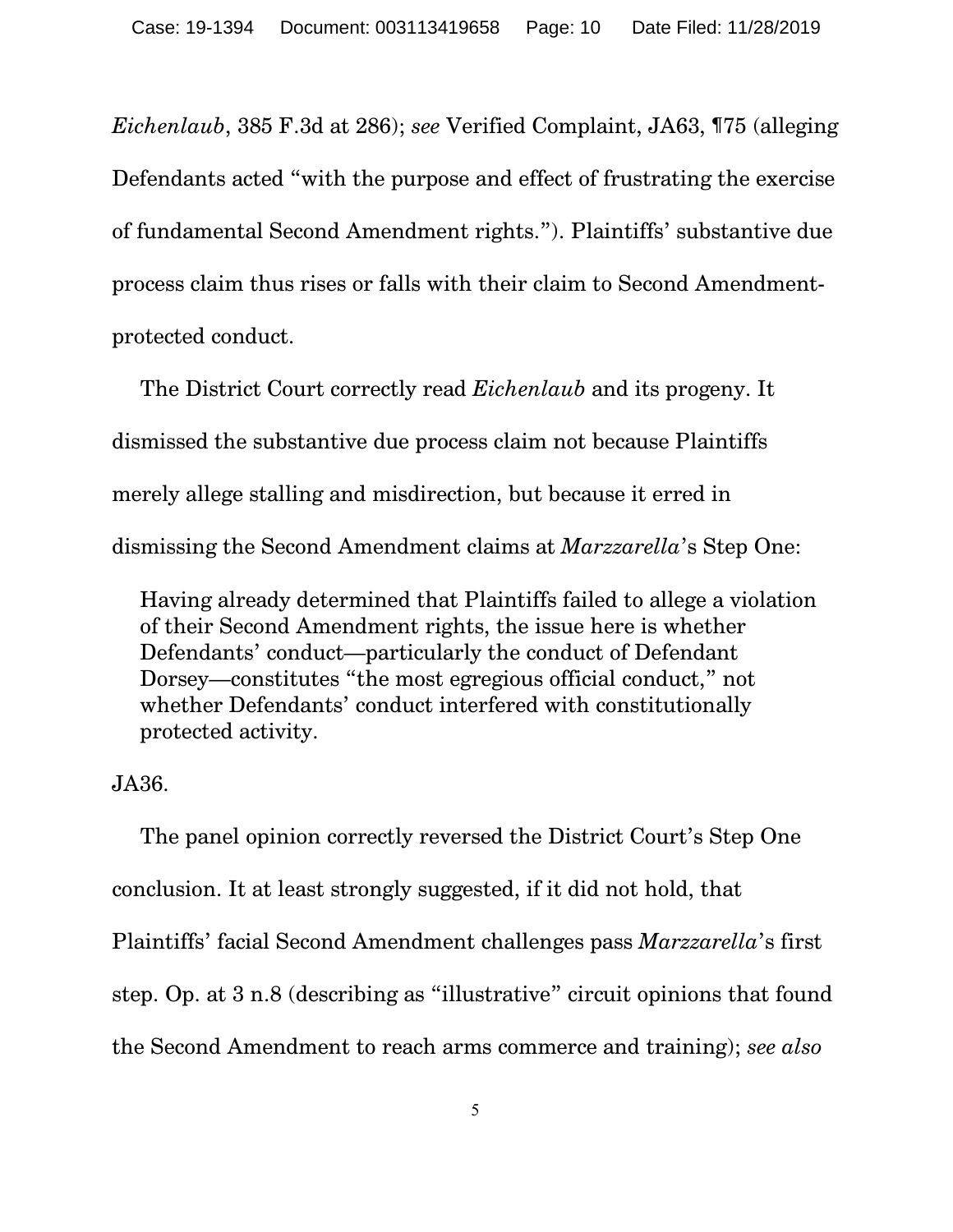*Marzzarella*, 614 F.3d at 92 n.8 ("[c]ommercial regulations on the sale of firearms do not fall outside the scope of the Second Amendment"). As Plaintiffs pointed out, "[f]inding for [them] at *Marzzarella* step one requires reversing the dismissal of their substantive due process claim." Appellants' Br. 49.

*Eichenlaub*'s rights-interference prong controls Plaintiffs' claim, which consciously invoked it. Because the panel already reversed the determination that Plaintiffs do not engage in constitutionally-protected activity, the panel should reverse the dismissal of Plaintiffs' substantive due process claim that was based on that error, and remand that question for reconsideration under *Eichenlaub* in light of the forthcoming *Marzarrella* Step One analysis.

II. AS THE DISTRICT COURT DID NOT REACH *MARZZARELLA*'S SECOND STEP, THE QUESTION OF WHICH HEIGHTENED SCRUTINY STANDARD APPLIES REMAINS OPEN.

The panel opinion provides that at Step One of the *Marzzarella* analysis, the District Court "skipped ahead to the time, place, and manner question." Op. at 4. Use of the article "the" suggests that time, place and manner analysis necessarily governs the case's resolution at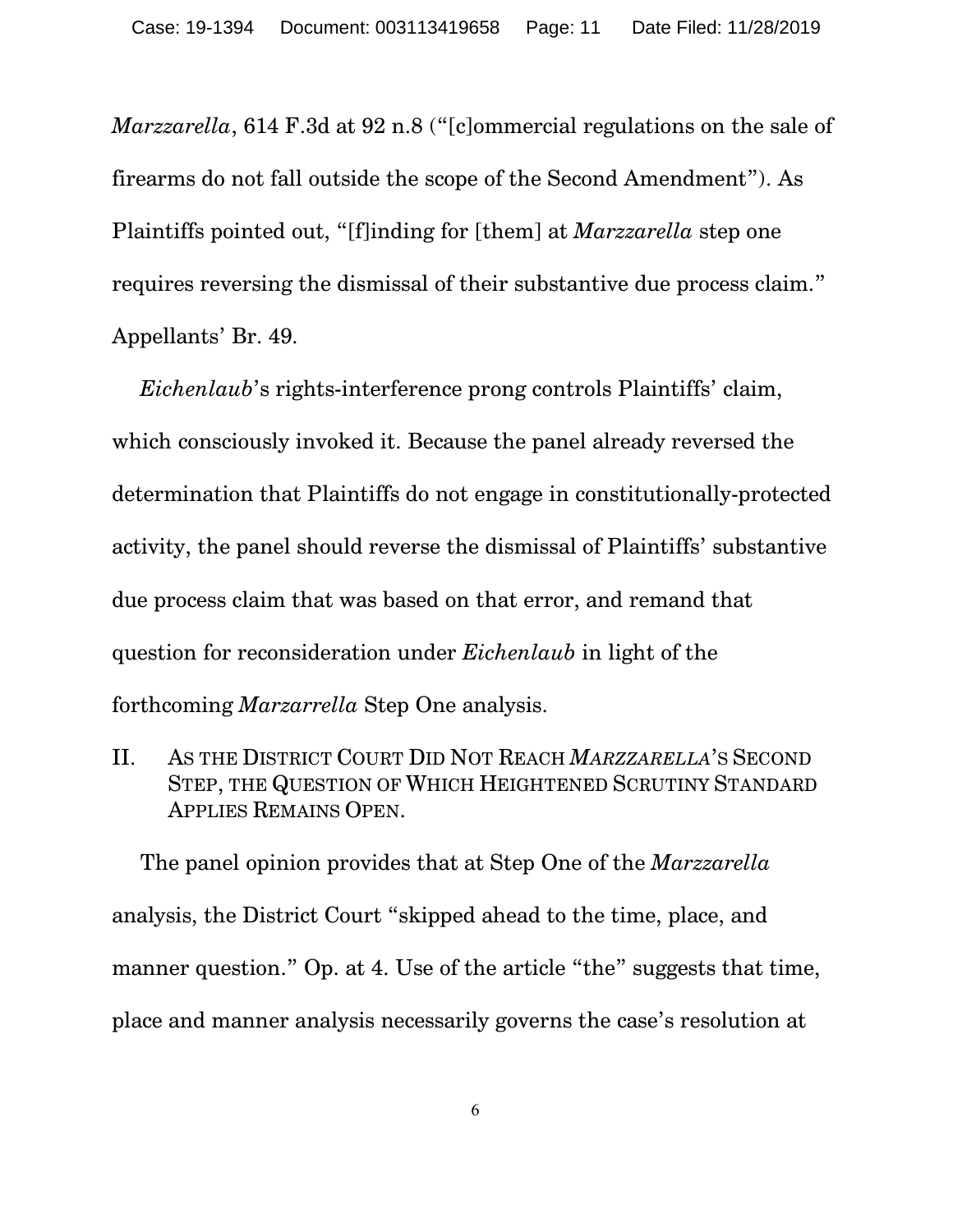Step Two. If this usage was intentional, then the panel, too, may have skipped ahead to resolving a question not reached below: which standard of scrutiny applies.

As the opinion notes, *Marzzarella*'s second step requires that courts evaluate challenged measures "under some form of means-end scrutiny." Op. at 2 (quoting *Marzzarella*, 614 F.3d at 89). This Court has defined the options as being either strict or intermediate scrutiny. *See Drake* v. *Filko*, 724 F.3d 426, 435-36 (3d Cir. 2013); *Ass'n of N.J. Rifle & Pistol Clubs* v. *Att'y Gen. N.J.*, 910 F.3d 106, 117 n.19 (3d Cir. 2018).

"Time, place or manner" analysis is a form of intermediate scrutiny, *Marzzarella*, 614 F.3d at 96, which would obligate Defendants to prove a "reasonable fit" between a "substantial" government interest and the challenged regulations that does not burden more conduct than reasonably necessary. *Id.* at 97-98. But none of the challenged regulations impact the time, place, or manner of using firearms.

None of the challenged regulations restrict the Club's operating hours. Although the challenged regulations appear in a zoning ordinance, none of them restrict the Club's location: Plaintiffs are not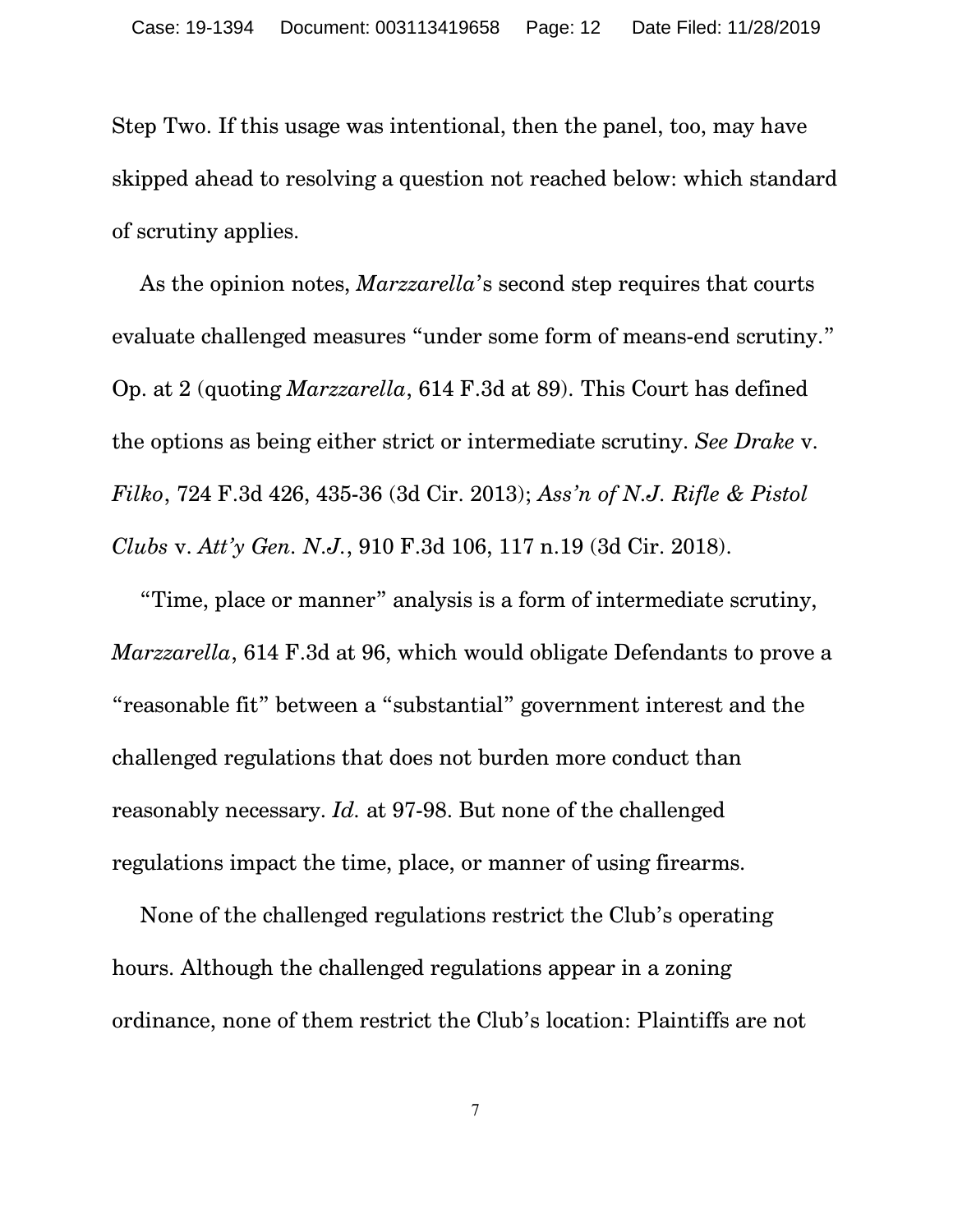seeking to open a "Sportsman's Club" in a district where such uses are barred, or within a prohibited distance from another use. The Club stands where it has always been allowed for decades. Barring the Club from operating profitably in no way regulates the manner in which guns are used. And the challenged ban on shooting center-fire rifles at "Sportsmen's Clubs" cannot be a "manner" regulation, as this Court distinguished "manner" regulations from laws "designed to [or having] the effect of prohibiting the possession of any class of firearms." *Marzzarella*, 614 F.3d at 97. The scrutiny standard should be at least, as the Seventh Circuit found in the gun range context, "not quite 'strict scrutiny.'" *Ezell* v. *City of Chicago*, 651 F.3d 684, 708 (7th Cir. 2011).

Alas, because the District Court resolved the case at Step One, it "[did] not need to reach the means-end analysis in the . . . second prong." JA26. For their part, Defendants did not urge any particular second prong test here, Appellees' Br. 21, while Plaintiffs maintained that they should prevail under any standard of scrutiny given Defendants' complete failure to make a record, Appellants' Br. 54.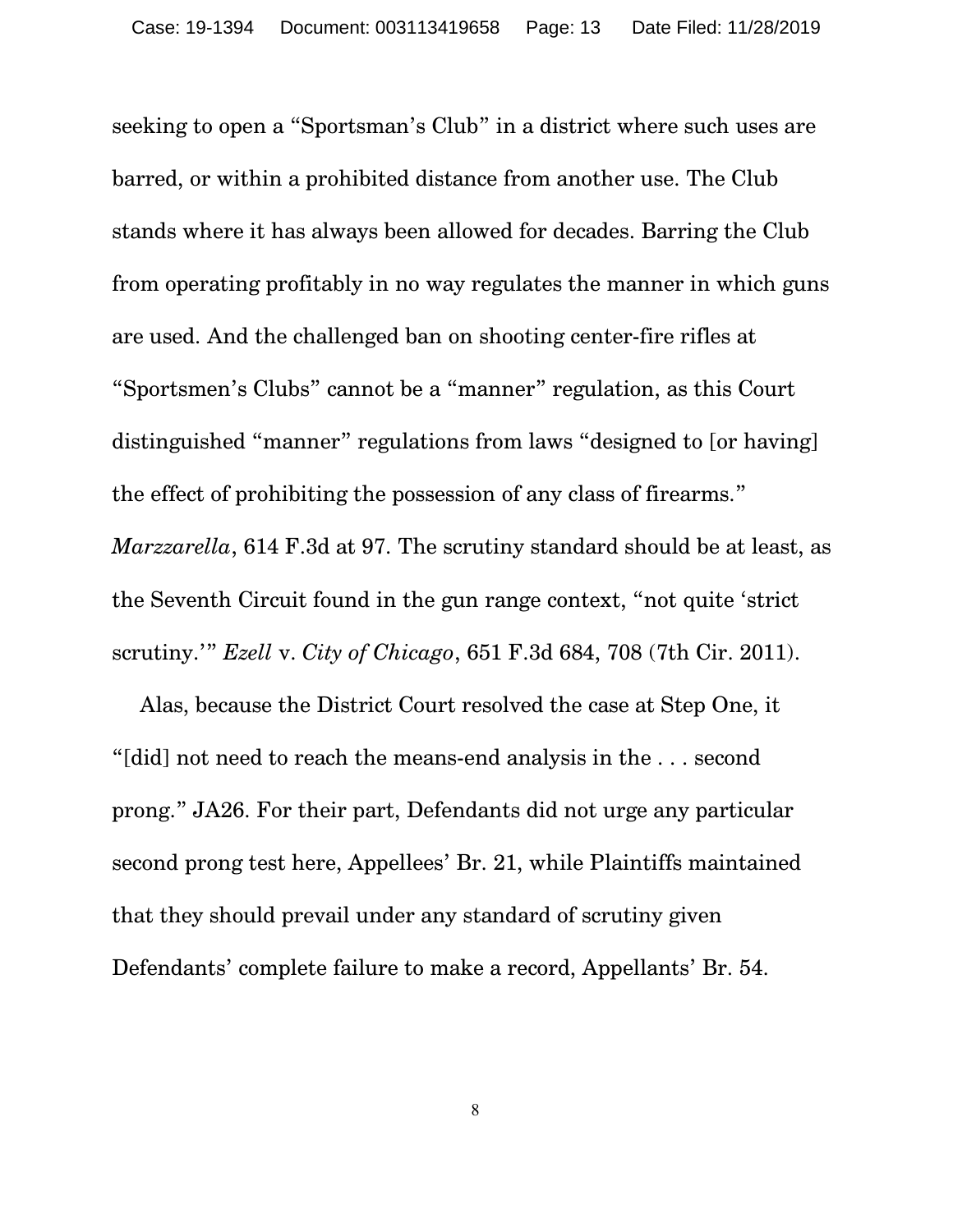On remand, Plaintiffs will still argue that the precise standard of heightened review is unimportant where the government does not attempt to carry any burden, offering neither reasons nor (as required) *evidence* to support its position. But in any event, the panel should clarify that on remand, the question of which standard of scrutiny might apply, if a particular one must be determined, remains open.

### **CONCLUSION**

The Court should rehear the appeal with respect to the matters raised in this petition.

Dated: November 28, 2019 Respectfully submitted,

/s/ Alan Gura Alan Gura (Va. Bar No. 68842) GURA PLLC 916 Prince Street, Suite 107 Alexandria, VA 22314 703.835.9085/703.997.7665

*Counsel for Appellants*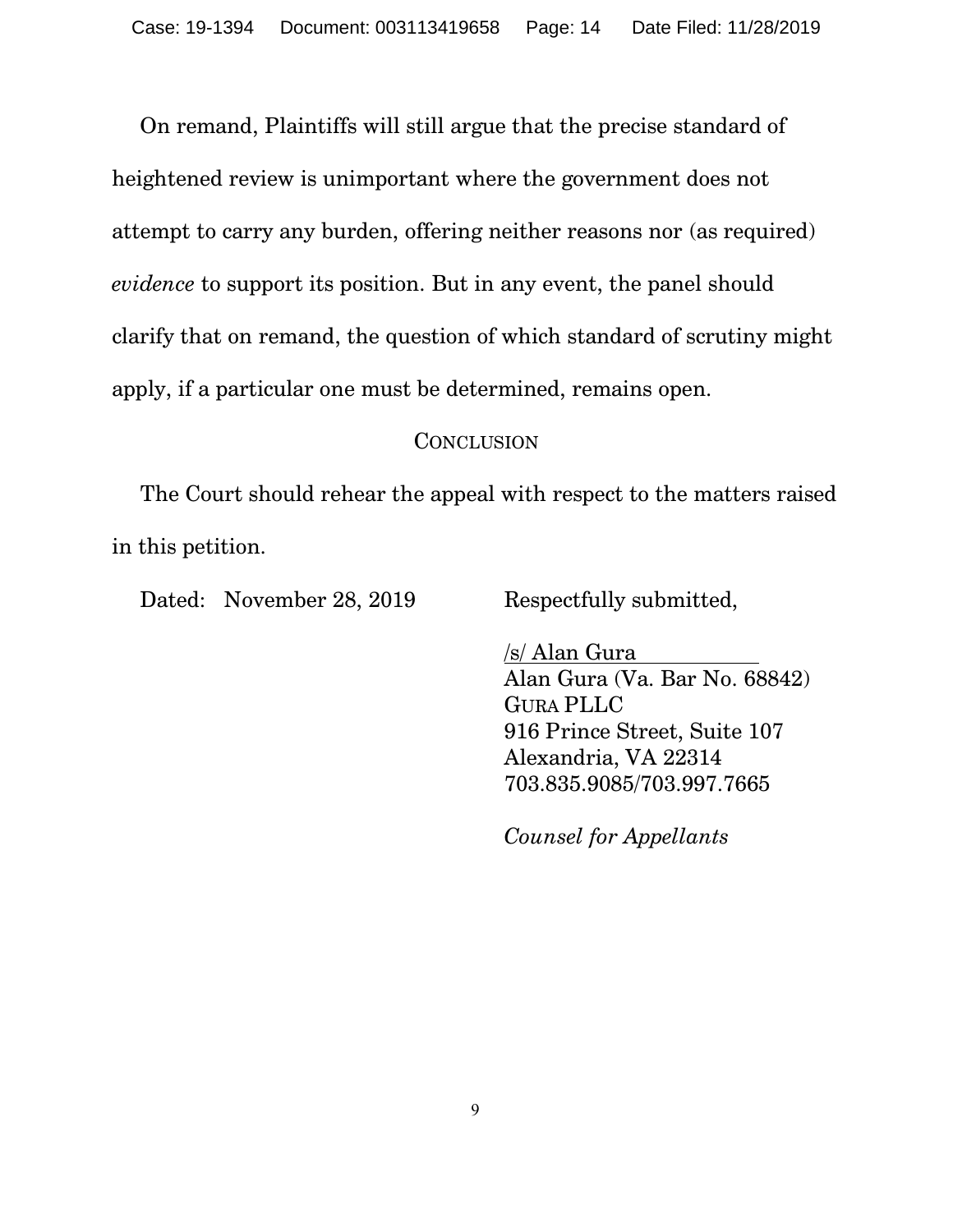## CERTIFICATE OF COMPLIANCE

- 1. This brief complies with the type-volume limitation of Fed. R. App. P. 40 (b)(1) because it contains 1,515 words.
- 2. This brief complies with the typeface requirements of Fed. R. App. P. 32(a)(5) and the type style requirements of Fed. R. App. P. 32(a)(6) because this brief has been prepared in proportionately spaced typeface using Corel WordPerfect in 14 point Century Schoolbook font.
- 3. This file was scanned for viruses using a currently-subscribed Norton 360 Anti-Virus installation and was found to be virus-free.

/s/ Alan Gura Alan Gura Attorney for Appellants Dated: November 28, 2019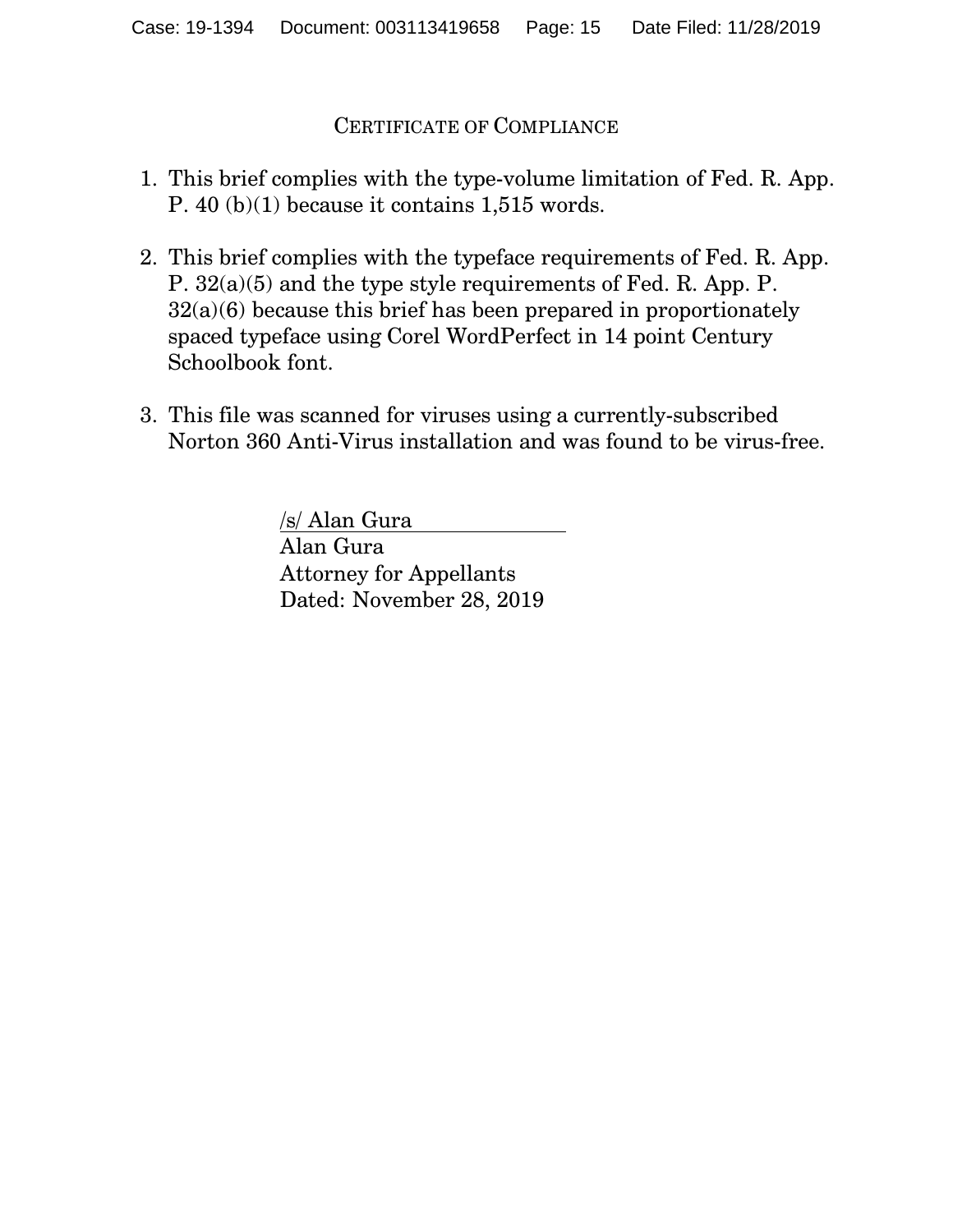## CERTIFICATE OF SERVICE

I hereby certify that on November 28, 2019, I electronically filed the foregoing reply brief with the Clerk of this Court by using the appellate CM/ECF system. The participants in the case are registered CM/ECF users and service will be accomplished by the appellate CM/ECF system.

I declare under penalty of perjury that the foregoing is true and correct.

Executed this the  $28^{\rm th}$  day of November, 2019

/s/ Alan Gura Alan Gura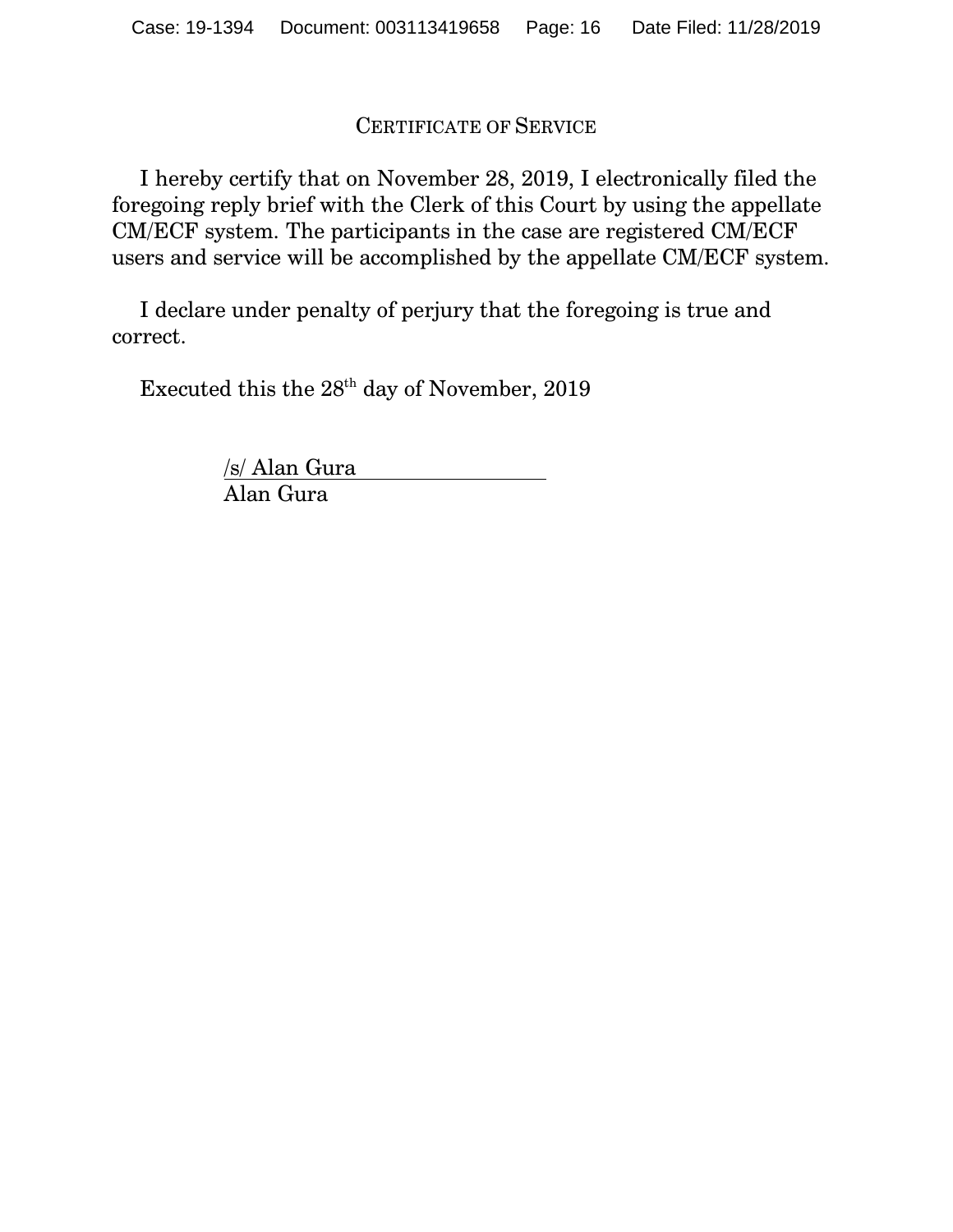# **EXHIBIT – PANEL OPINION AND JUDGMENT**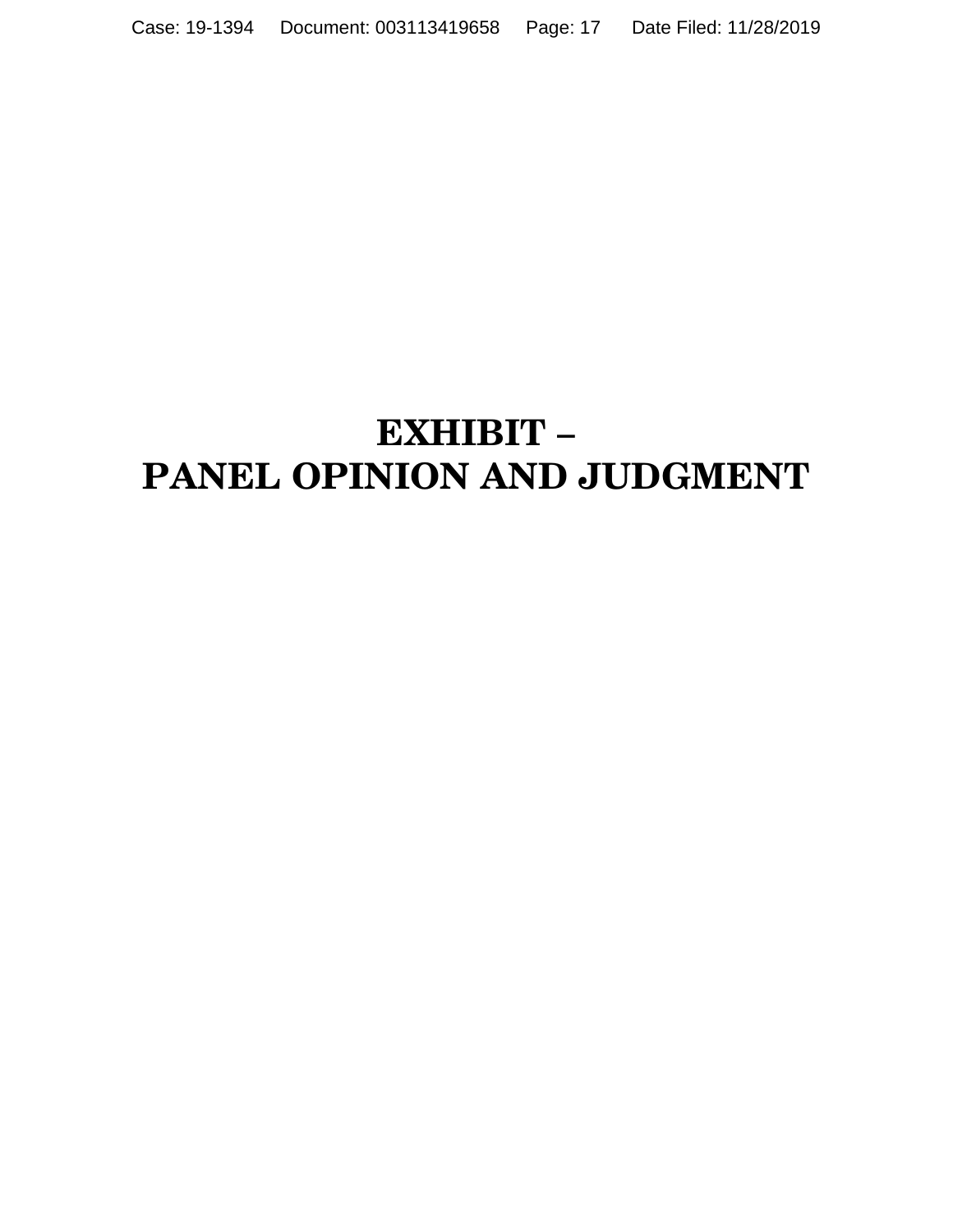NOT PRECEDENTIAL

#### UNITED STATES COURT OF APPEALS FOR THE THIRD CIRCUIT  $\frac{1}{2}$

#### No. 19-1394  $\frac{1}{2}$

WILLIAM DRUMMOND; GPGC LLC; SECOND AMENDMENT FOUNDATION, INC.,

Appellants

v.

TOWNSHIP OF ROBINSON; MARK DORSEY, Robinson Township Zoning Officer, in his official and individual capacities  $\frac{1}{2}$ 

> On Appeal from the United States District Court for the Western District of Pennsylvania (D.C. Civil No. 2-18-cv-01127) District Judge: Honorable Marilyn J. Horan

Submitted Pursuant to Third Circuit L.A.R. 34.1(a) October 2, 2019

Before: SHWARTZ, FUENTES and FISHER, *Circuit Judges*.

(Filed: November 14, 2019)  $\mathcal{L}_\text{max}$ 

#### OPINION\*  $\mathcal{L}_\text{max}$

FISHER, *Circuit Judge*.

-

Pursuant to a local zoning ordinance, Robinson Township denied William Drummond's application to open and operate a gun club. Drummond, the Greater Pittsburgh Gun Club, LLC, and the Second Amendment Foundation, Inc. (collectively, "Drummond") then brought suit, alleging that Robinson Township and Zoning Officer

<sup>\*</sup> This disposition is not an opinion of the full Court and pursuant to I.O.P. 5.7 does not constitute binding precedent.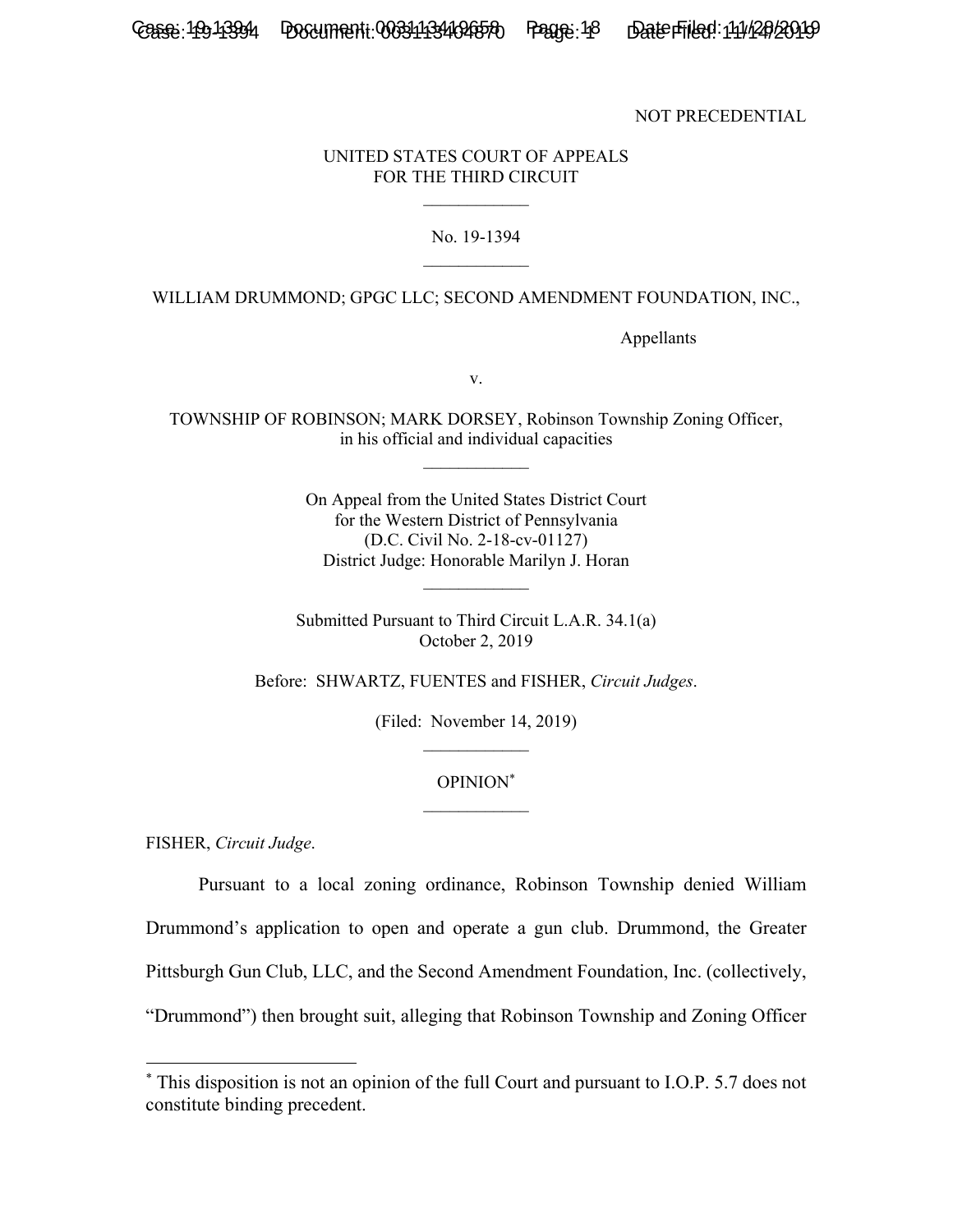Mark Dorsey (collectively, the "Township") had infringed their Second and Fourteenth Amendment rights.

The District Court granted the Township's motion to dismiss, and it denied Drummond's request for a preliminary injunction as moot. We will vacate and remand for further proceedings with respect to the facial Second Amendment challenges contained in Counts I and  $II<sup>1</sup>$  and the request for a preliminary injunction. We will affirm the District Court's judgment in all other respects.<sup>2</sup>

Second Amendment challenges are evaluated using a two-step framework.<sup>3</sup> First, courts must "ask whether the challenged law imposes a burden on conduct falling within the scope of the Second Amendment's guarantee."<sup>4</sup> Then, if the law imposes such a burden, courts must evaluate it "under some form of means-end scrutiny."<sup>5</sup> Drummond argues that the District Court erred in holding, at Step One, that Sections 601 and 311(D) of the Robinson Township Zoning Ordinance do not burden his Second Amendment rights and that, as a result, the District Court also erred by failing to reach Step Two.

-

<sup>&</sup>lt;sup>1</sup> Counts I, II, and III also contain as-applied Second Amendment challenges to the zoning ordinance. The District Court properly held that as-applied challenges are not ripe until the plaintiff "give[s] the local zoning hearing board the opportunity to review the zoning officer's decision." J.A. 17. Because Drummond has not done so, we will affirm the dismissal of the as-applied challenges.

<sup>&</sup>lt;sup>2</sup> The District Court had jurisdiction pursuant to 28 U.S.C. § 1331. We have jurisdiction pursuant to 28 U.S.C. §§ 1291 and 1292(a)(1). "[T]he District Court's decision on a motion to dismiss" is reviewed *de novo*. *Taksir v. Vanguard Grp.*, 903 F.3d 95, 96 (3d Cir. 2018). "With respect to the denial of a preliminary injunction, we review findings of fact for clear error, legal conclusions *de novo*, and the decision to grant or deny the injunction for an abuse of discretion." *Holland v. Rosen*, 895 F.3d 272, 285 (3d Cir. 2018).

<sup>3</sup> *United States v. Marzzarella*, 614 F.3d 85, 89 (3d Cir. 2010).

 $4$  *Id.* 

<sup>5</sup> *Id.*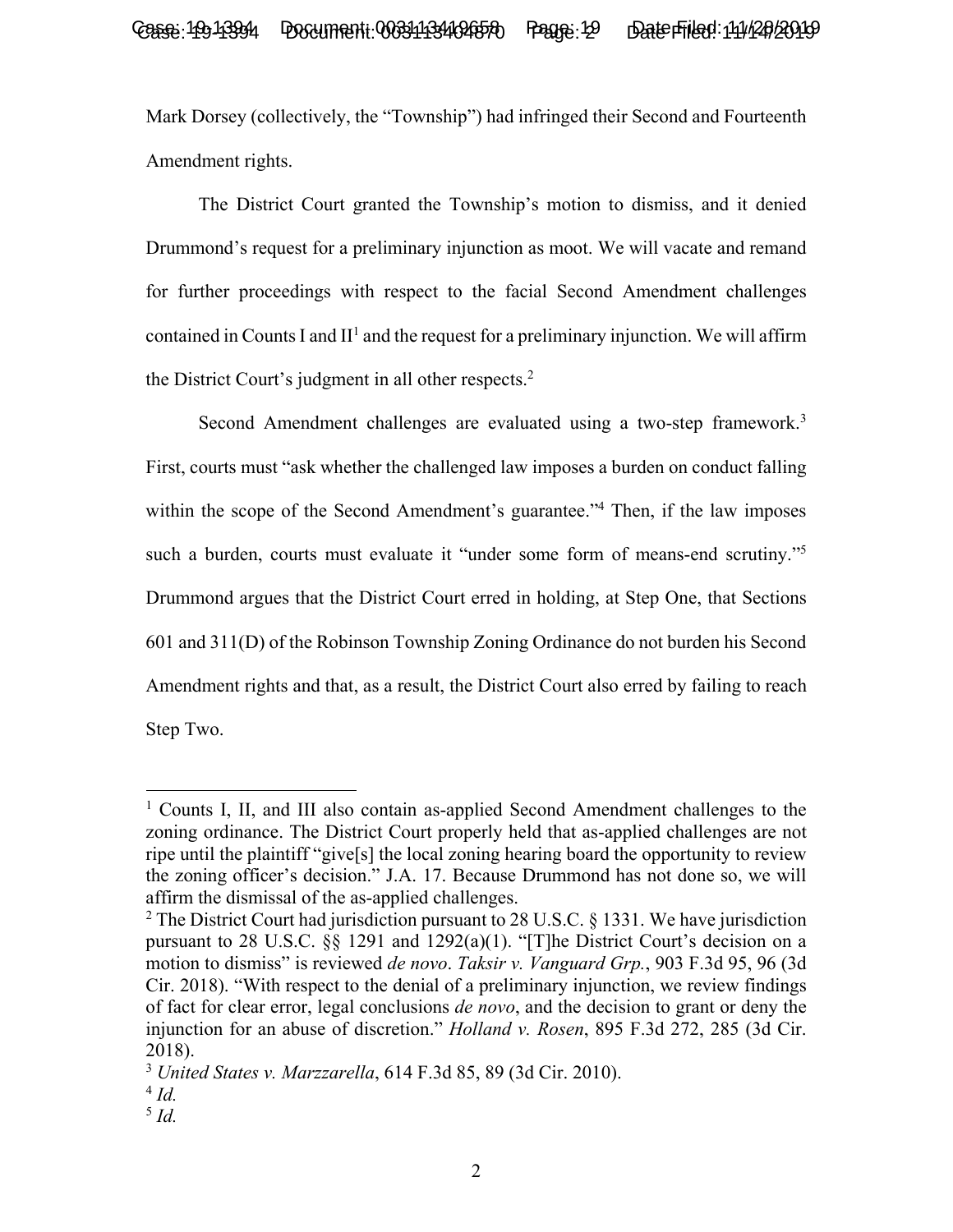"In order to uphold the constitutionality of a law imposing a condition on the commercial sale of firearms, a court necessarily must examine the nature and extent of the imposed condition."6 The District Court determined, at *Marzzarella* Step One, that the nature and extent of Sections 601 and 311(D) of the Robinson Township Zoning Ordinance do not substantially burden Second Amendment rights because they leave open alternative channels for law-abiding citizens to acquire a firearm or maintain proficiency in the use of firearms through use of a time, place, and manner test.

We agree with Drummond that this was error. The District Court essentially collapsed the two-step *Marzzarella* test when it used a time, place, and manner test to evaluate the Step One inquiry—whether the law places a burden on Second Amendment rights. *Marzzarella* demonstrates that in determining whether the law places a burden on Second Amendment rights, a textual and historical analysis is required.7 This analysis should apply the textual and historical understanding of the Second Amendment as enunciated in *Heller* to the conduct at issue: acquiring firearms and maintaining proficiency in their use.<sup>8</sup> A time, place, and manner test is not an

-

<sup>6</sup> *Id.* at 92 n.8.

<sup>7</sup> *Id.* at 89-93. ("Our threshold inquiry, then, is whether § 922(k) regulates conduct that falls within the scope of the Second Amendment. . . . In defining the Second Amendment, the Supreme Court began by analyzing the text . . . ."; "This reading is also consistent with the historical approach *Heller* used to define the scope of the right.  $\ldots$ ").

<sup>8</sup> *See District of Columbia v. Heller*, 554 U.S. 570, 579-619 (2008). Our sister circuits have conducted such an analysis and their opinions are illustrative. *See, e.g.*, *Teixeira v. Cty. of Alameda*, 873 F.3d 670, 677 (9th Cir. 2017) ("[T]he core Second Amendment right to keep and bear arms for self-defense 'wouldn't mean much' without the ability to acquire arms. (quoting *Ezell v. City of Chicago*, 651 F.3d 684, 704 (7th Cir. 2011))); *Ezell*, 651 F.3d at 708 ("[T]he right to maintain proficiency in firearm use [is] an important corollary to the meaningful exercise of the core right to possess firearms for self-defense.").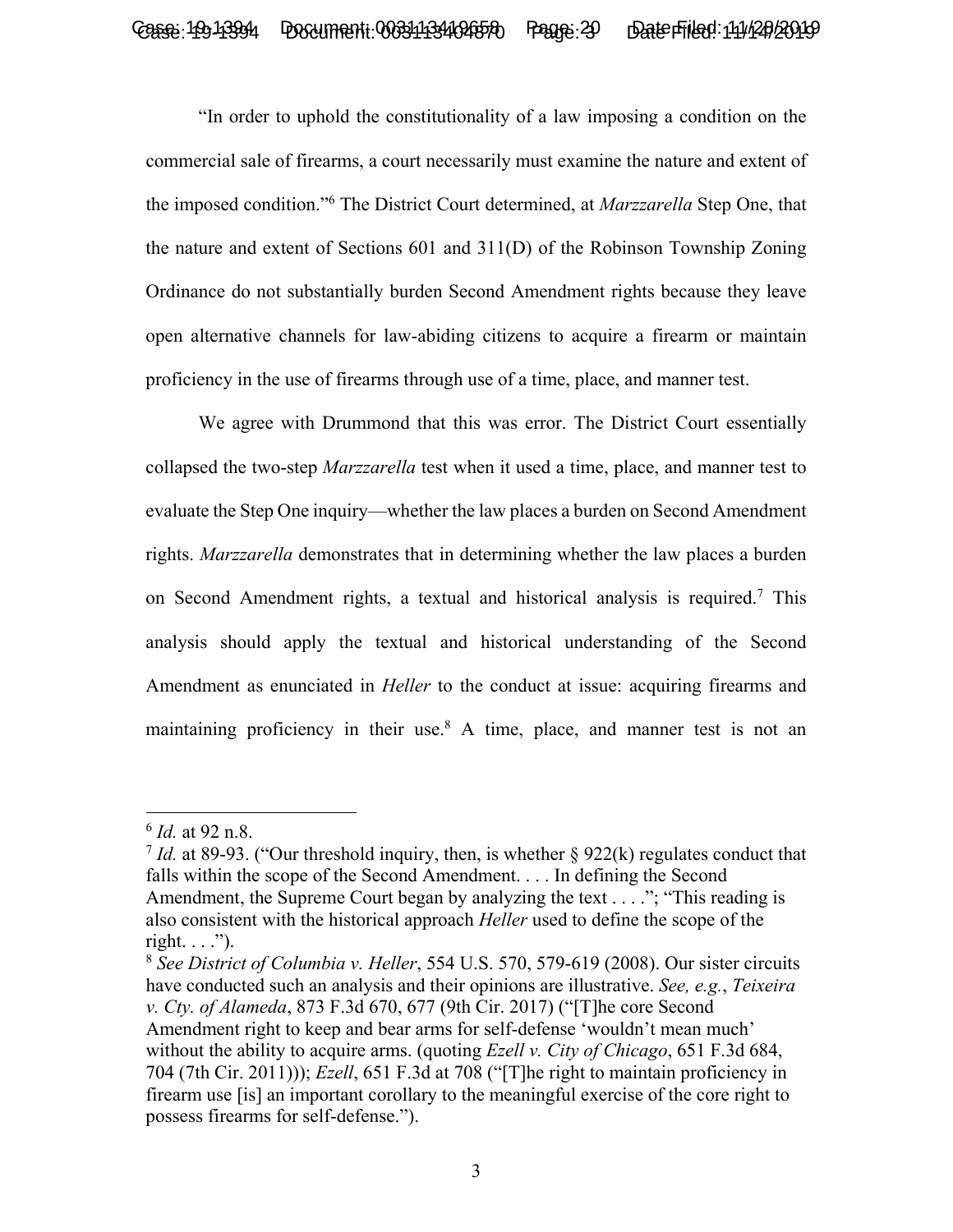appropriate means to determine, at Step One, whether a burden has been placed on Second Amendment rights, and is instead appropriate under the Step Two inquiry.<sup>9</sup> The District Court erred when it did not perform a textual and historical analysis, but rather skipped ahead to the time, place, and manner question.

Drummond's remaining constitutional arguments fail. The zoning officer's conduct did not violate his Fourteenth Amendment rights to substantive due process because the zoning officer's conduct is not conscience-shocking. Stalling, delay, and failure to notify about meetings do not rise to the level of the "most egregious" official conduct, which is required in order to shock the conscience.<sup>10</sup>

Section 601 does not violate the Fourteenth Amendment's Equal Protection Clause by requiring gun clubs to operate as nonprofits while allowing other businesses within the zoning district to operate for a profit. Because gun clubs are not a protected class under the Equal Protection Clause, the ordinance is subject to only rational-basis review.11 The profit versus nonprofit distinction in Section 601 bears a rational relationship to the Township's permissible objective of nuisance prevention because the commercial nature of a shooting range is reasonably related to the intensity of land use and the impact that such use may have on neighboring properties.

-

<sup>9</sup> *Marzzarella*, 614 F.3d at 95-99 (borrowing from First Amendment time, place, and manner analysis in determining appropriate level of scrutiny).

<sup>10</sup> *Eichenlaub v. Township of Indiana*, 385 F.3d 274, 285 (3d Cir. 2004) (quoting *United Artists Theatre Circuit, Inc. v. Township of Warrington*, 316 F.3d 392, 399 (3d Cir. 2003)).

<sup>11</sup> *Congregation Kol Ami v. Abington Township*, 309 F.3d 120, 133 (3d Cir. 2002) ("[L]and use ordinances that do not classify by race, alienage, or national origin, will survive an attack based on the Equal Protection Clause if the law is 'reasonable, not arbitrary' and bears 'a rational relationship to a (permissible) state objective.'" (quoting *Village of Belle Terre v. Boraas*, 416 U.S. 1, 9 (1974))).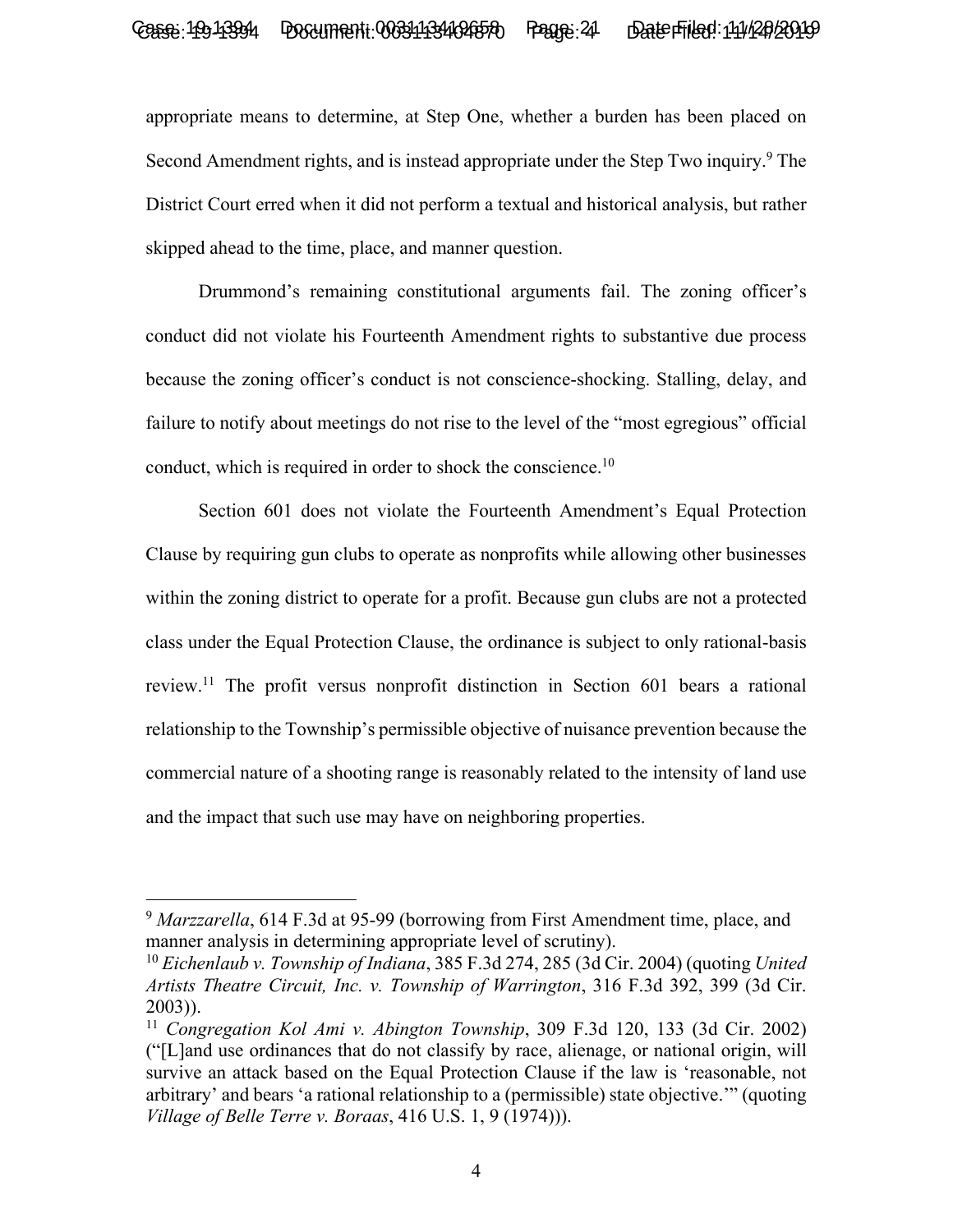## Case: 19913394 Document: 003311341046570 Page: 22 Date Filed: 11/126/2019

After dismissing Drummond's constitutional claims, the District Court denied his request for a preliminary injunction as moot. In light of our decision to vacate and remand for further proceedings on the facial Second Amendment claims, Drummond's preliminary injunction request is no longer moot to the extent it is based on those claims.

For the foregoing reasons, we will vacate and remand with respect to Drummond's facial Second Amendment claims and the denial of the preliminary injunction. We will affirm in all other respects.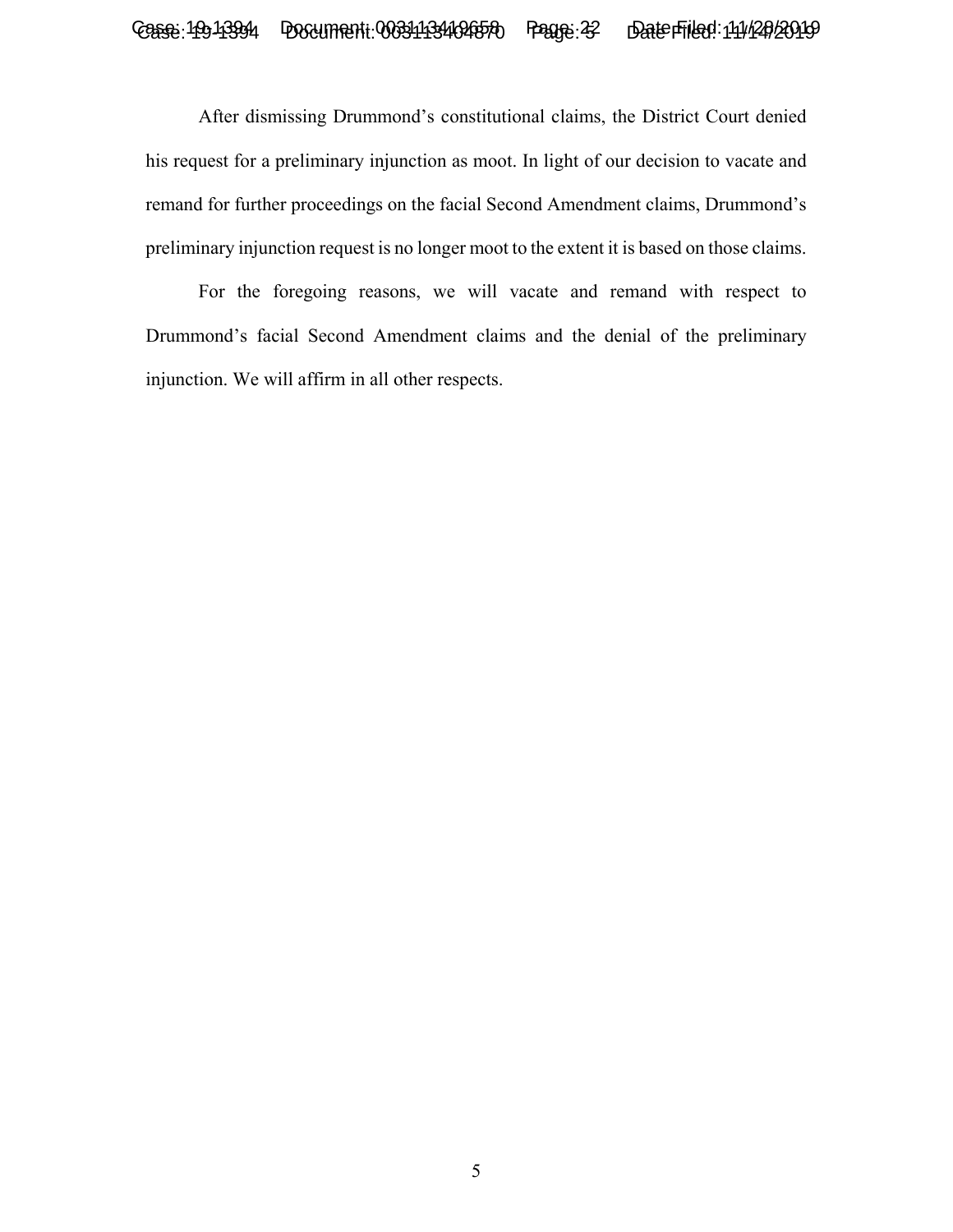Casse: 199-13394 Document: 0033113341048573 Page: 23 Date Filed: 11/12612019 Case: 1

#### UNITED STATES COURT OF APPEALS FOR THE THIRD CIRCUIT

 $\mathcal{L}_\text{max}$ 

#### No. 19-1394  $\mathcal{L}_\text{max}$

#### WILLIAM DRUMMOND; GPGC LLC; SECOND AMENDMENT FOUNDATION, INC.,

Appellants

v.

TOWNSHIP OF ROBINSON; MARK DORSEY, Robinson Township Zoning Officer, in his official and individual capacities

 $\frac{1}{2}$ 

On Appeal from the United States District Court for the Western District of Pennsylvania (D.C. Civil No. 2-18-cv-01127) District Judge: Honorable Marilyn J. Horan

 $\mathcal{L}_\text{max}$ 

Submitted Pursuant to Third Circuit L.A.R. 34.1(a) October 2, 2019

Before: SHWARTZ, FUENTES and FISHER, *Circuit Judges*.  $\mathcal{L}_\text{max}$ 

#### JUDGMENT  $\frac{1}{2}$

 This cause came on to be considered on the record from the United States District Court for the Western District of Pennsylvania and was submitted pursuant to Third Circuit L.A.R. 34.1(a) on October 2, 2019. On consideration whereof, it is now hereby

 ORDERED and ADJUDGED by this Court that the order of the District Court entered January 22, 2019, be and the same is hereby VACATED and REMANDED with respect to Drummond's facial Second Amendment claims and the denial of the preliminary injunction and AFFIRMED in all other respects. All of the above in accordance with the Opinion of this Court.

Costs shall not be taxed.

ATTEST:

 s/ Patricia S. Dodszuweit Clerk

Dated: November 14, 2019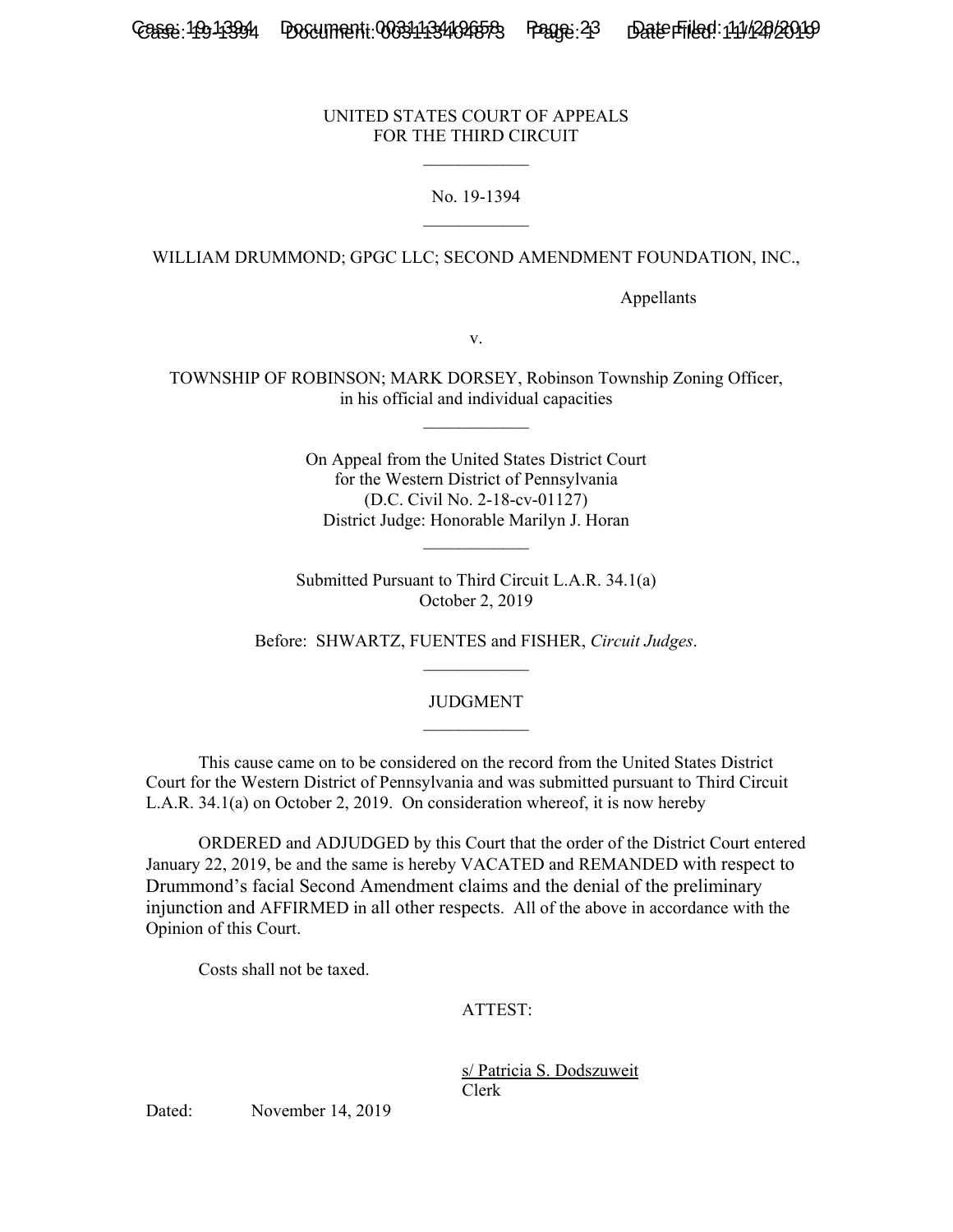Casse: 19913394 Document: 0033113340265521 Page: 24 Date Filed: 11/12612019

OFFICE OF THE CLERK

## **PATRICIA S. DODSZUWEIT UNITED STATES COURT OF APPEALS** TELEPHONE



**CLERK FOR THE THIRD CIRCUIT** 215-597-2995 21400 UNITED STATES COURTHOUSE 601 MARKET STREET PHILADELPHIA, PA 19106-1790

Website: www.ca3.uscourts.gov

November 14, 2019

Trisha A. Gill Litchfield Cavo 603 Stanwix Street 10th Floor Pittsburgh, PA 15222

Alan Gura Gura 916 Prince Street Suite 107 Alexandria, VA 22314

RE: William Drummond, et al v. Township of Robinson, et al Case Number: 19-1394 District Court Case Number: 2-18-cv-01127

#### ENTRY OF JUDGMENT

Today, **November 14, 2019** the Court entered its judgment in the above-captioned matter pursuant to Fed. R. App. P. 36.

If you wish to seek review of the Court's decision, you may file a petition for rehearing. The procedures for filing a petition for rehearing are set forth in Fed. R. App. P. 35 and 40, 3rd Cir. LAR 35 and 40, and summarized below.

Time for Filing: 14 days after entry of judgment. 45 days after entry of judgment in a civil case if the United States is a party.

Form Limits: 3900 words if produced by a computer, with a certificate of compliance pursuant to Fed. R. App.